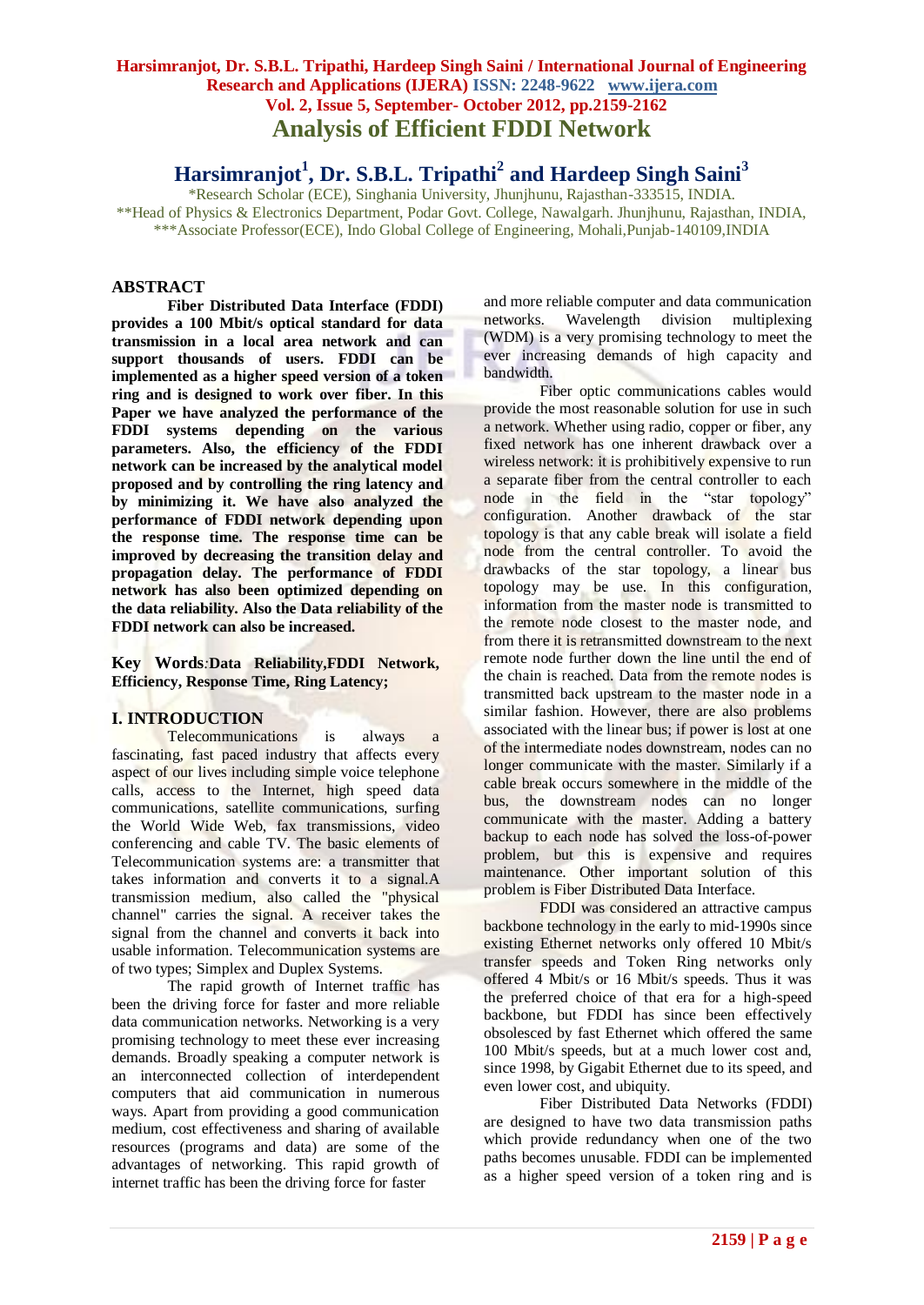### **Harsimranjot, Dr. S.B.L. Tripathi, Hardeep Singh Saini / International Journal of Engineering Research and Applications (IJERA) ISSN: 2248-9622 www.ijera.com Vol. 2, Issue 5, September- October 2012, pp.2159-2162**

designed to work over fiber. This standard is also designed primarily for peer-to-peer communications but can certainly be used for the polled traffic modem. The underlying principle of the token ring is that access to the communications ring is limited to one modem at a time: A single modem transmits its message around the ring. Then, once the message travels completely around the ring, the modem removes the data from the ring and passes control (the token) to the next modem in line. This method promises to be an effective method of distributing data over the fiber.

## **II.LITERATURESURVEY**

There are number of researchers working on the FDDI. The detailed literature review of the FDDI is covered in this section. The Terra Link laser communication (laser-com) system was developed by Isaac I. Kim et. al. [1] as a costeffective, high bandwidth, wireless alternative to fiber optic transmission. The advantages of laser com over fiber optic cabling were primarily economic. They proposed that however, free-space laser com is subject to atmospheric effects, such as attenuation and scintillation, which can reduce link availability and may introduce burst errors not seen in fiber transmission. The Terra Link transceivers use large receives apertures and multiple transmit beams to reduce the effects of scintillation. By designing the laser com link with sufficient margin for atmospheric attenuation and scintillation, a bit error rate (BER) of 1029 or better can be achieved. Since they designed the Terra Link transceivers to be eye-safe at the transmit aperture, each system is range-limited. Link power budgets for the Terra Link systems were presented and link margin data were shown that quantitatively describe how the effective laser link range varies in different weather conditions.

Pek-HooiSohet. al. [2] investigated that how evolutions of complex technologies and networks of innovators affect the development of emerging innovations. Building upon the theories of technological evolution and socio-organizational dynamics, they developed propositions to examine the stability and change of networks punctuated by successive technological changes. They argued that incumbents who are early advocates of standards in complex technological environments are more likely to survive via alliances. Based on 150 firms and 319 alliances in the US data communications industry from 1985 to 1996, they found support for their propositions and the characteristics of centralperiphery structure best describe the patterns of industry networks.

William R. Hawe, Richard Graham and Peter C. Hayden [3] covered the overview of the FDDI and suggested some of the research actions. Raj Jain [4] analyzed the impact of various design decisions on the error detection capability of the protocol. In particular he quantify frame error rate, token loss rate and undetected error rate. Several characteristics of the 32 bit frame check sequence polynomial, which is also used in IEEE 802 LAN protocols, were also discussed. It was shown that every noise event results in two code bit errors, which in turn may result in up to four data bits errors. The FCP can detect up to two noise events. He justified the enhancements by quantifying their effect.

SaurabNog and David Kotz [5], suggested that Communication is a very important factor affecting distributed applications. Getting a close handle on network performance (both bandwidth and latency) is thus crucial to understanding overall application performance. They benchmarked some of the metrics of network performance using two sets of experiments, namely roundtrip and data hose. The tests were designed to measure a combination of network latency, bandwidth, and contention. They have repeated the tests for two protocols (TCP/IP and MPI) and three networks (100 Mbit FDDI (Fiber Distributed Data Interface), 100 Mbit Fast Ethernet, and 10 Mbit Ethernet). The performance results provided interesting insights into the behavior of these networks under different load conditions and the software overheads associated with an MPI implementation (MPICH).

## **III. PERFORMANCE ANALYSIS OF FDDI ON THE BASIS OF THROUGHPUT/EFFICIENCY**

A simple model to compute the access delay and efficiency of the FDDI analytically will now be described. These metrics are meaningful only under heavy load and, therefore, it is assumed that there are *n* active stations and that each one has enough frames to keep the FDDI fully loaded. It is given that for an FDDI network with a ring latency of *D* and a TTRT value of *T*, the efficiency and maximum access delay can be given by equation (i) and (ii).

First consider a ring with three active stations. Assume that all stations are idle until  $t = D$  when the three active stations suddenly get a large (infinite) burst of frames to transmit.

Thus, for a ring with three active stations, the efficiency and access delay are:

Efficiency;  $\eta = \frac{3(T-D)}{2T+D}$  $\frac{3T+D}{3T+D}$ <br>Maximum access delay;  $MAD = (3-1)T + 2D$ 

The above equation can be generalized to *n* active stations by replacing 3 by *n.*

Efficiency; 
$$
\eta = \frac{n(T - D)}{nT + D}
$$
 (i)  
Movimum scores delay:

Maximum access delay;  

$$
MAD = (n-1)T + 2D
$$
 (ii)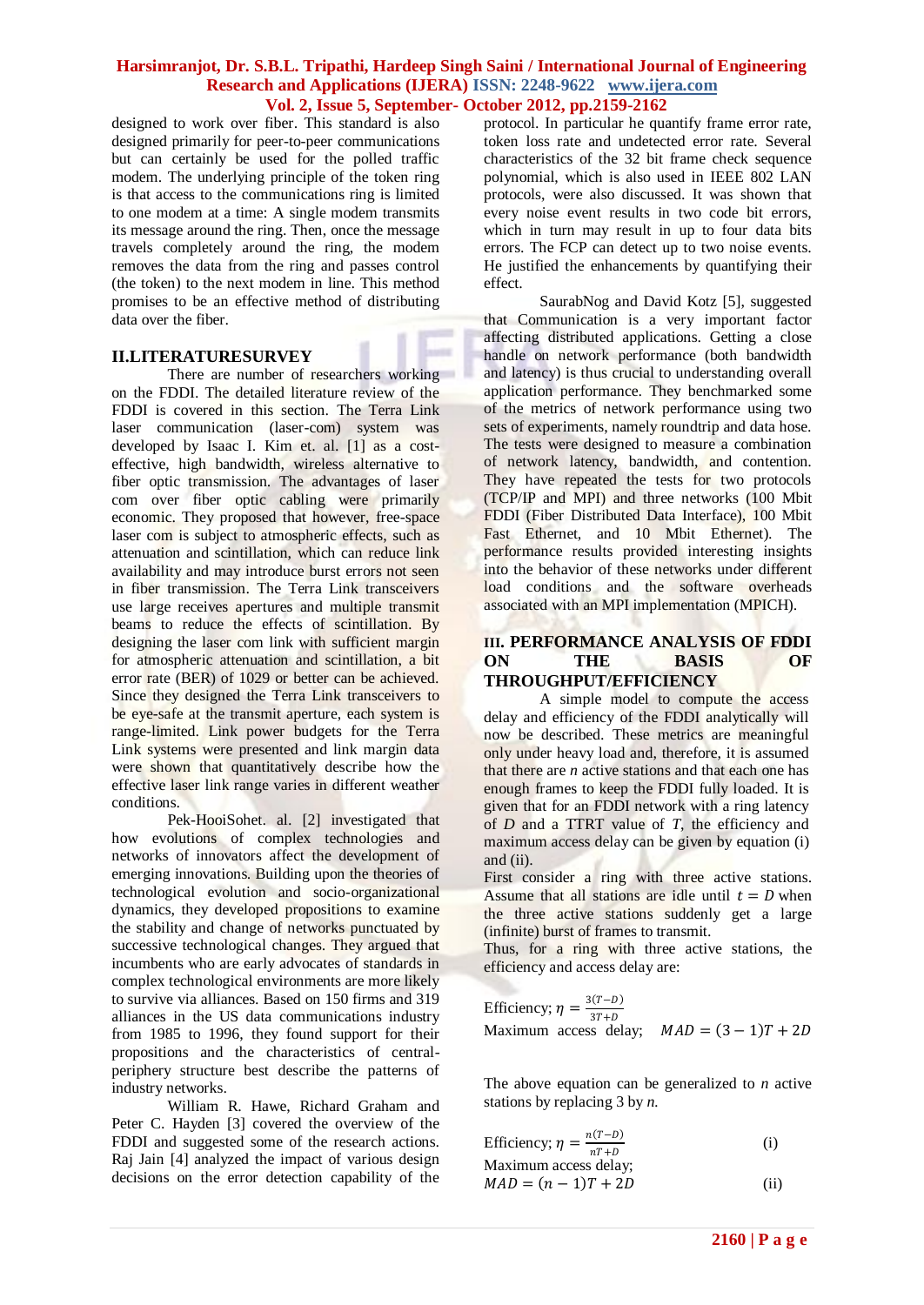### **Harsimranjot, Dr. S.B.L. Tripathi, Hardeep Singh Saini / International Journal of Engineering Research and Applications (IJERA) ISSN: 2248-9622 www.ijera.com Vol. 2, Issue 5, September- October 2012, pp.2159-2162**

Equations (i) and (ii) constitute the analytical model; these equations can be used to compute the Maximum access delay and Efficiency of FDDI systems.

#### **IV. RESULT AND DISCUSSION**

In this section we will cover the results for the performance analysis of the FDDI on the basis of efficiency. We have fixed the number of stations to 100 and analyzed the performance of the FDDI. The results shown in figure 4.1 to figure 4.6 depict the performance analysis of FDDI network on the basis of efficiency. The value of T was fixed to 4ms and the latency was taken as 2ms. Figure 4.1 shows the relationship between efficiency and the number of stations, the relationship between maximum access delay and TTRT has been illustrated in figure 4.2. Figure 4.3 shows the maximum access delay vs



number of stations and the relation of maximum access delay with ring latency can be illustrated with figure 4.4. The relation of efficiency with ring latency and TTRT is covered in figure 4.5 and 4.6.

**Figure 4.1:** Efficiency vs No of Stations for T=4ms and D=2ms

The results in figure 4.1 show that the maximum value of the efficiency for the available number of stations can range up to 50 % for the given values. Results shown in figure 4.2 prove that the maximum access delay increases with the increase in TTRT value. So we can control the maximum access delay by decreasing the value of TTRT.



**Figure 4.2:** Maximum Access Delay vs TTRT for  $D=2ms$ 



**Figure 4.3:** Maximum Access Delay vs No. of Stations for T=4ms and D=2ms



**Figure 4.4:** Maximum Access Delay vsRing latency for T=4ms